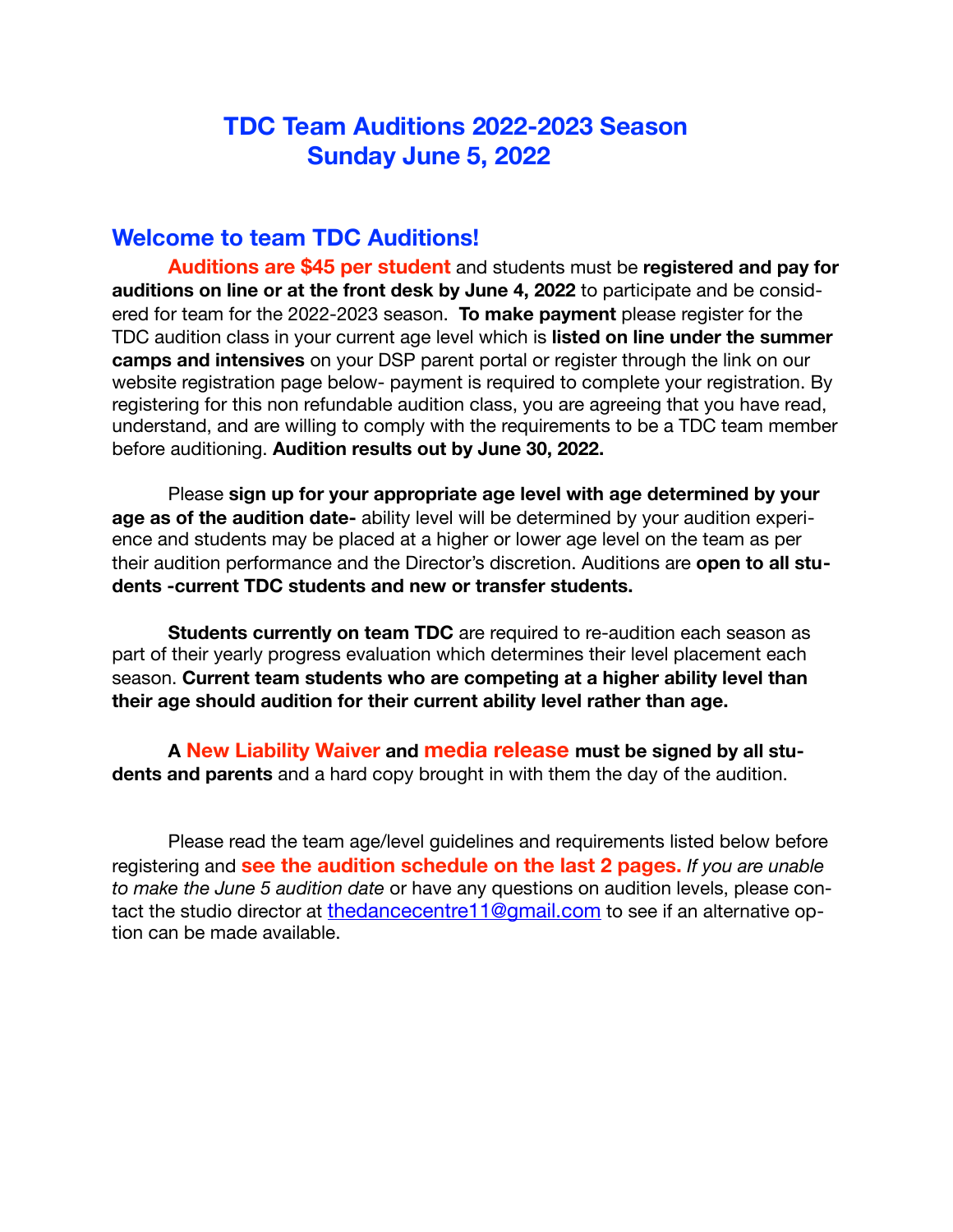### **2022-2023 Team Requirements**

All team members are required to take a **minimum of 5 dance classes per week - 2 team classes, 2 ballet classes (one recital/one technique)** and at least one other class. The additional class requirements do not all have to be team classes, they can be a technique or recreational level class. If a full team production will be done this season, this can also count towards this requirement as it would be required for all team students.

**Ballet auditions and classes are mandatory** for all team students. If your ballet experience or experience in any other styles is less than or above your age level, please email me at

[thedancecentre11@gmail.com](mailto:thedancecentre11@gmail.com) for appropriate audition placement. Students are permitted to audition at different age levels for different styles based upon their experience and

pre-approved by the Director only. Older ballet students ages 9 and up who are new to ballet or who have very little ballet experience should attend a lower level ballet audition for proper evaluation.

**Age level/experience guidelines** (reflects solid years of dance and not combo classes)

Mini (ages 5-6)- 1 year or less Petite (ages 7-8)- 2-3 years Junior (ages 9-11)- 4-5 years Pre-Teen (Ages 12-13)- 6-7 years Teen (Ages 14-15)- 8-10 years Senior (ages 16 & up)- 11 or more years

#### **Specific Style Requirements**

**Ballet Company:** students ages 12 and up who wish to be considered for our ballet company, please note this on your audition paper work and you will be evaluated during your ballet audition. Company students will be required to take a **minimum of 2.5- 3 hours of ballet per week** as well as **a 30-45 min pre-pointe or pointe class per week** and meet the minimum lyrical or contemporary class). Modern class is strongly encouraged for all ballet company members.

All **Musical theater audition students** must also register for the jazz audition for your dance level to be evaluated as well as meet the ballet and minimum class requirements. For the Musical theater acting portion of your audition- an audition slate and a 30 second acting skit/monologue must be prepared- music may be used. **One addi-**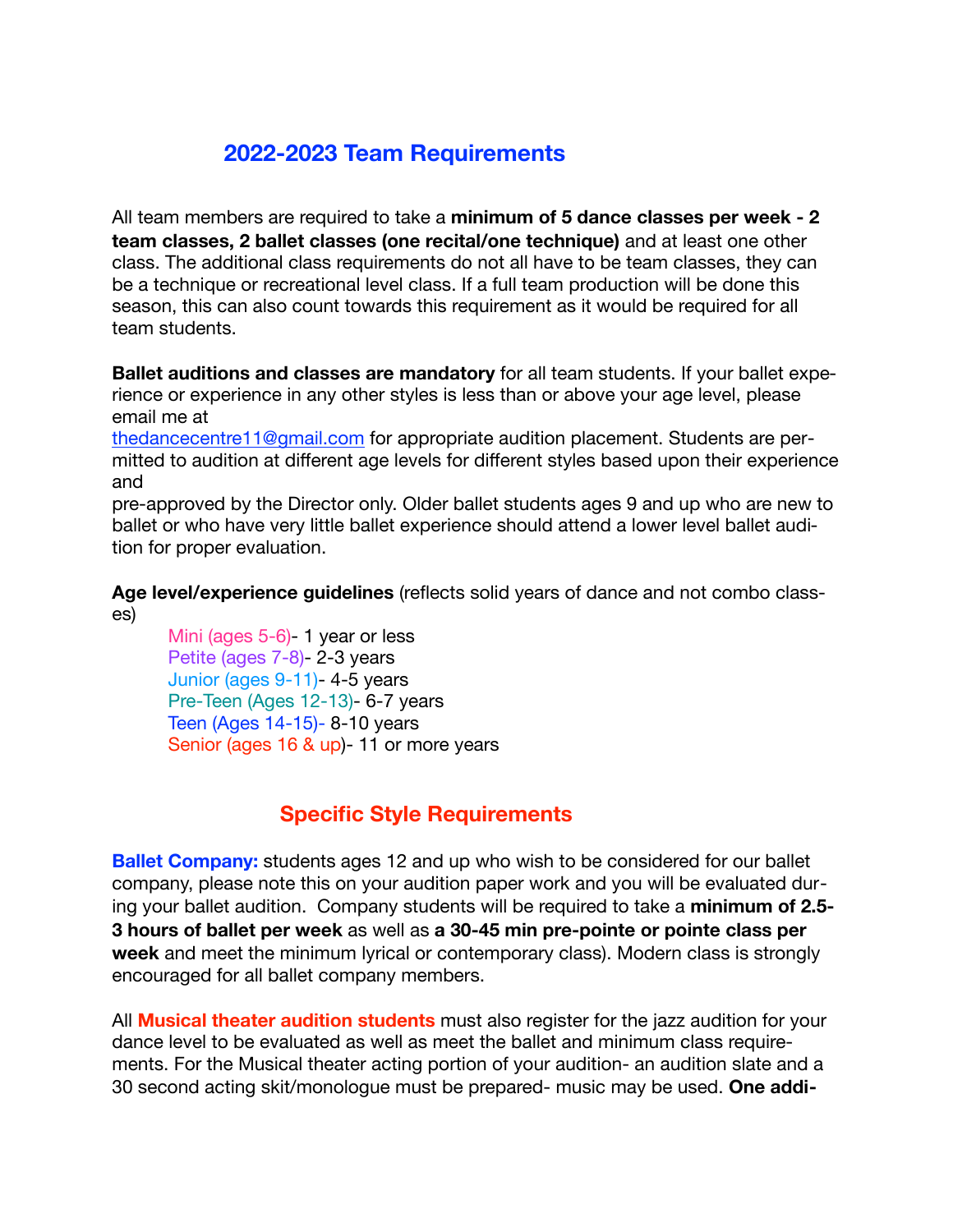**tional dance class** besides the ballet classes will be required for all musical theater students on team- Jazz or hip hop preferred- lyrical or contemporary will be accepted. **Acro students** are required a minimum of **1.5-2 hours of acro per week** as well as the 2 ballet class per week and minimum class requirements. An **additional dance class** will also be required for all acro students- Jazz, lyrical or contemporary preferred. Minimum skill level for acro mini/Pet team is clean front and back walkovers unassisted. Pre-team students may still be working on these skills with minimal assist. Junior/ pre-teen team students minimum skills are unassisted walkovers with unassisted back handsprings and side aerials on trampoline, wedge mat or floor preferably. Teen and senior team students are required clean unassisted walkovers and back handsprings and side aerials- tucks preferred.

**Contemporary students** must be ages 11 and up, meet weekly ballet and minimum class requirements, and have a minimum of 3-4 years of lyrical and ballet experience.

**Jazz, Hip Hop, Lyrical, and Tap Students** must meet all the weekly ballet and minimum class requirements. Jazz is preferred to take with hip hop.

**NEW ELITE TEAM PROGRAM** -Placement into additional elite team classes or routines will be determined by the the studio director as well as by all of your teachers and announced by the end of August. It will be based on your 2022-2023 audition evaluation as well as on your full camp week performance, previous season performances on stage and in class, ability to take corrections constructively, consistent work ethic, excellence in attendance, consistent respect for all staff and classmates both inside and outside of dance (parent and student), and an overall level of commitment to a positive team mentality. To be considered for these routines and classes, students will be required to take an additional ballet class (3 per week), at least 1 pointe or pre-pointe class and at least 10 total classes per week during the regular dance season. Those who meet the Elite team requirements will be selected and invited to perform in 1-3 extra competitive routines for the season in addition to their regular team classes. These routines may also be entered in additional required competitions throughout the season that do not include the full studio. Elite team members and their parents will be held to the highest standard of accountability for their behavior and actions at all times and will function as ambassadors to TDC at events and be named as team captains for each age level to assist TDC staff during classes and at competitions. While the elite performance level will be available for most age groups, elite team students who are ages 13 and up will also be utilized as weekly class assistants, daily hall monitors, and assistants to run extra practices for younger students solos, duets, or trios- these class assisting hours can be used as community service and or internship hours which the Director will sign off on as required. These requirements must be maintained throughout the entire season in order to maintain your elite team status and have your service hours signed off on.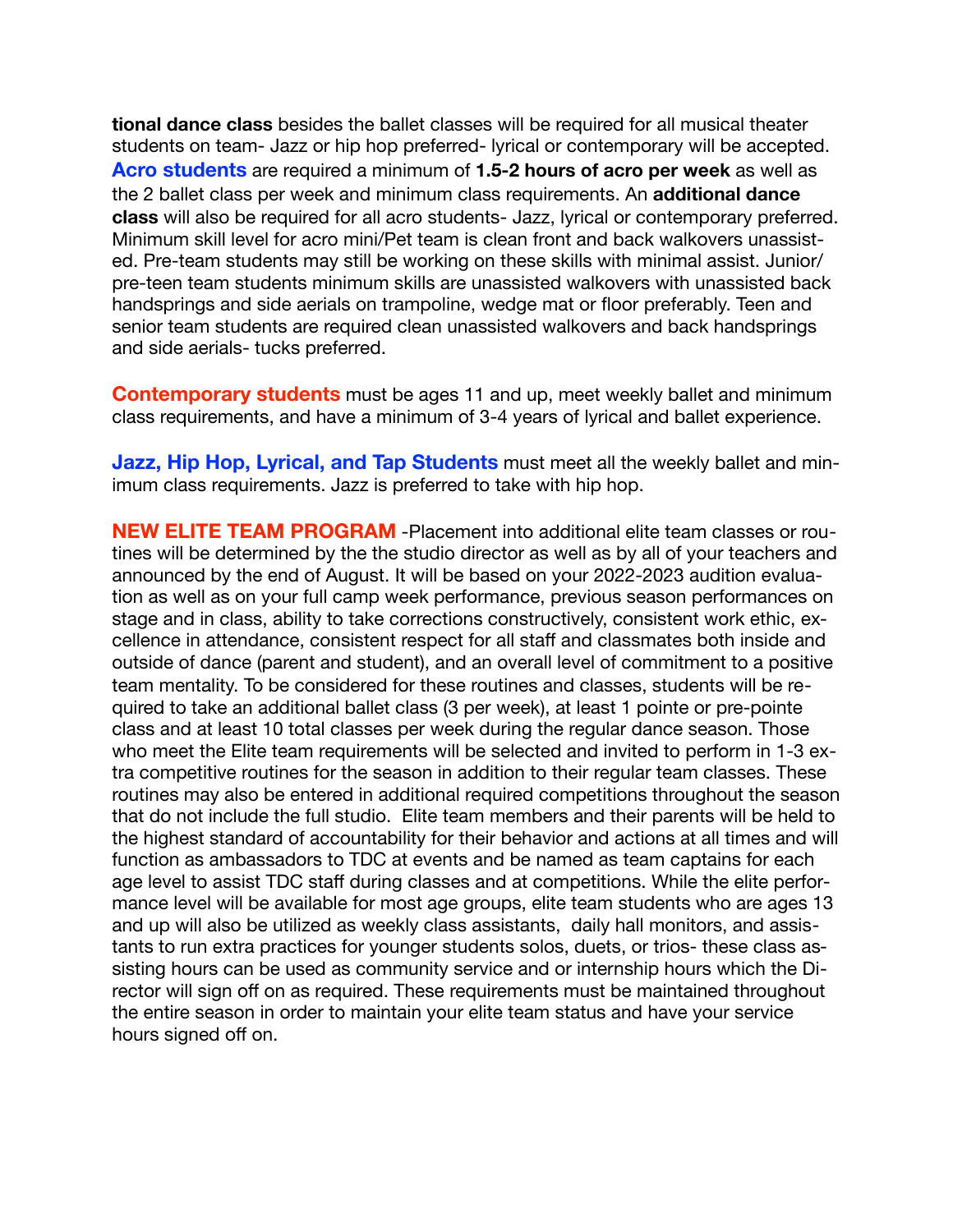### **Competitions Info for the 2022-2023 season:**

TDC will be attending **3 mandatory regional competitions between late winter and spring and 1 mandatory national competition.** Competition dates will be out by September 1 or sooner. There will also be optional fall to early winter solo duet competitions and conventions available and then again in late spring.

**Contracts are required** to be signed by all team members and their parents and held to strictly by **August 1, 2022.** Contracts will outline basic monetary requirements and known competition dates and practices which are subject to change. All Team Students and parents are held to a high standard of sportsmanship and accountability inside and outside of class, at TDC related events and competitions/conventions, and on social media platforms as representatives of TDC. Regular class attendance will be required with the exception of excused absences approved by the Director only and vacations will not be permitted during blackout dates during the competitive season which would interfere with practices or competitive performances.

There will be **at least 2 mandatory choreography weekends** which students must attend to learn their routines for the season in the fall and early winter of 2022. **Acro and contemporary production students** will have additional separate choreography practices apart from their normal class schedule if needed. Dates TBA with contracts.

#### **Summer requirements for team:**

**Dance students** are required a minimum of **8 hours of summer evening classes**  (2 of which must be ballet or pointe) from July 11 through July 29, 2022. A minimum of **12 camp master classes are required the week of August 8-11, 2022 and 3 master classes throughout the rest of the season.** 

**Acro students** are required a minimum of **8 hours of acro** (contortion classes can be counted) during summer evening classes and or during morning acro intensives August 1-4, 2022. If you are not on any of the dance teams, an additional **2 hours of ballet is also required.** 

**Elite Team students** must participate in the full 4 days of team camp Aug 8-11 and take at least two full weeks of unlimited summer evening classes.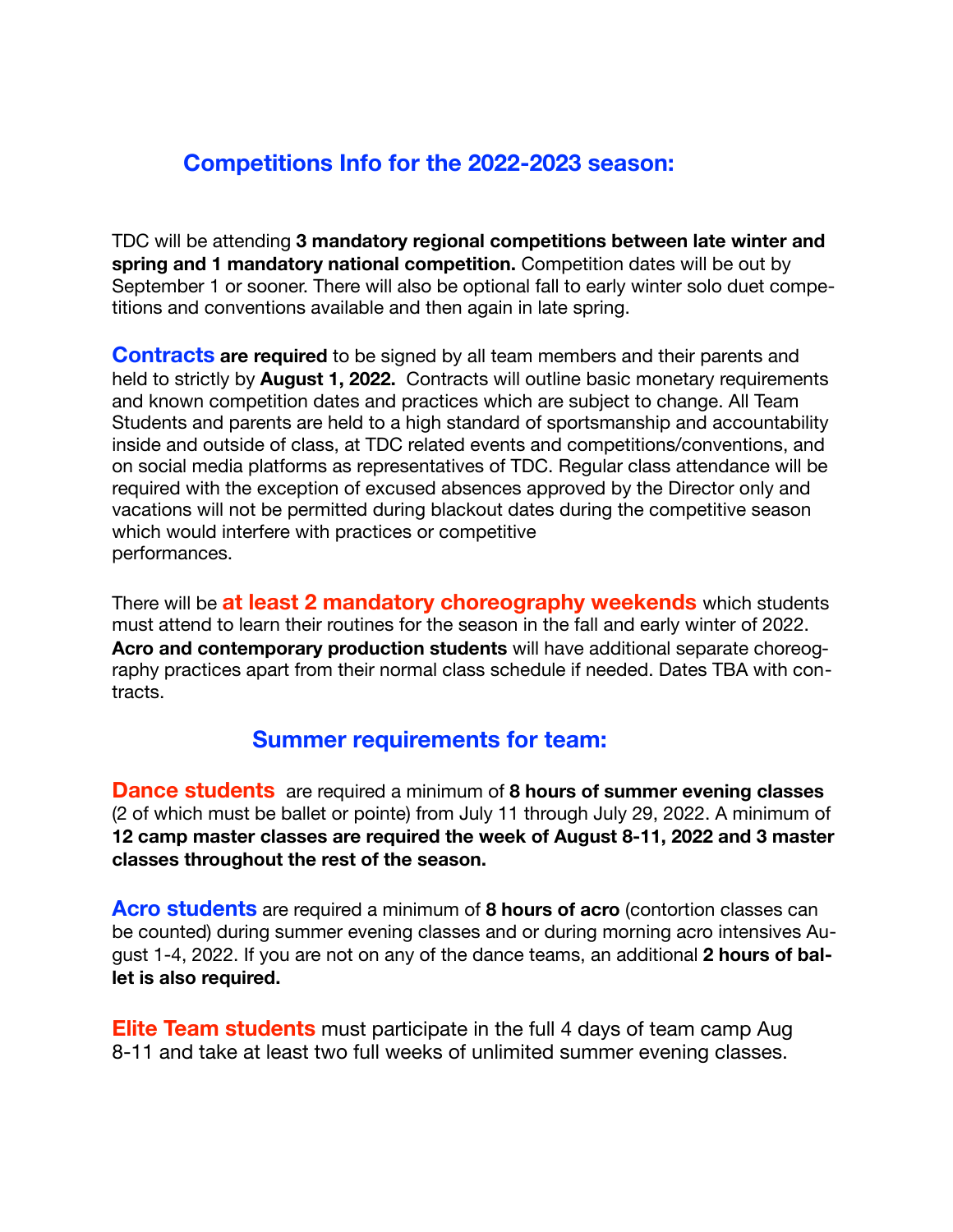## **SEASON 41 AUDITIONS (2022-2023) Sunday June 5th, 2022**

### **Audition fee- 45\$ per student.**

**Register for the audition class located in our summer 2022 camp schedule. Warm-ups are mandatory to be at, in order to audition.** 

## **Session 1 - (9am-1pm)**

## **Minis (ages 5-6) / Petites (ages 7-8) 9-9:30am Warm Ups All Together (Studio 1&2)**

### **Minis (Studio 1&2)**

- 9:30-10am Musical Theater (come prepared with your slate and monologue.)
- 10-10:30am Ballet Barre/Floor
- 10:30 11am Lyrical Combo
- 11-11:30am Jazz Combo
- 11:30am-12pm Acro Eval Pre-Team or Team
- 12-12:30pm Hip Hop Combo
- 12:30-1pm Tap

### **Petites (Studio 3)**

- 9:30-10am Musical Theater (come prepared with your slate and monologue.)
- 10-10:30am Jazz Combo
- 10:30-11am Acro Eval Pre-Team or Team
- 11-11:30am- Ballet Barre/Floor
- 11:30am-12pm Lyrical Combo
- 12-12:30pm Tap
- 12:30-1pm Hip Hop Combo